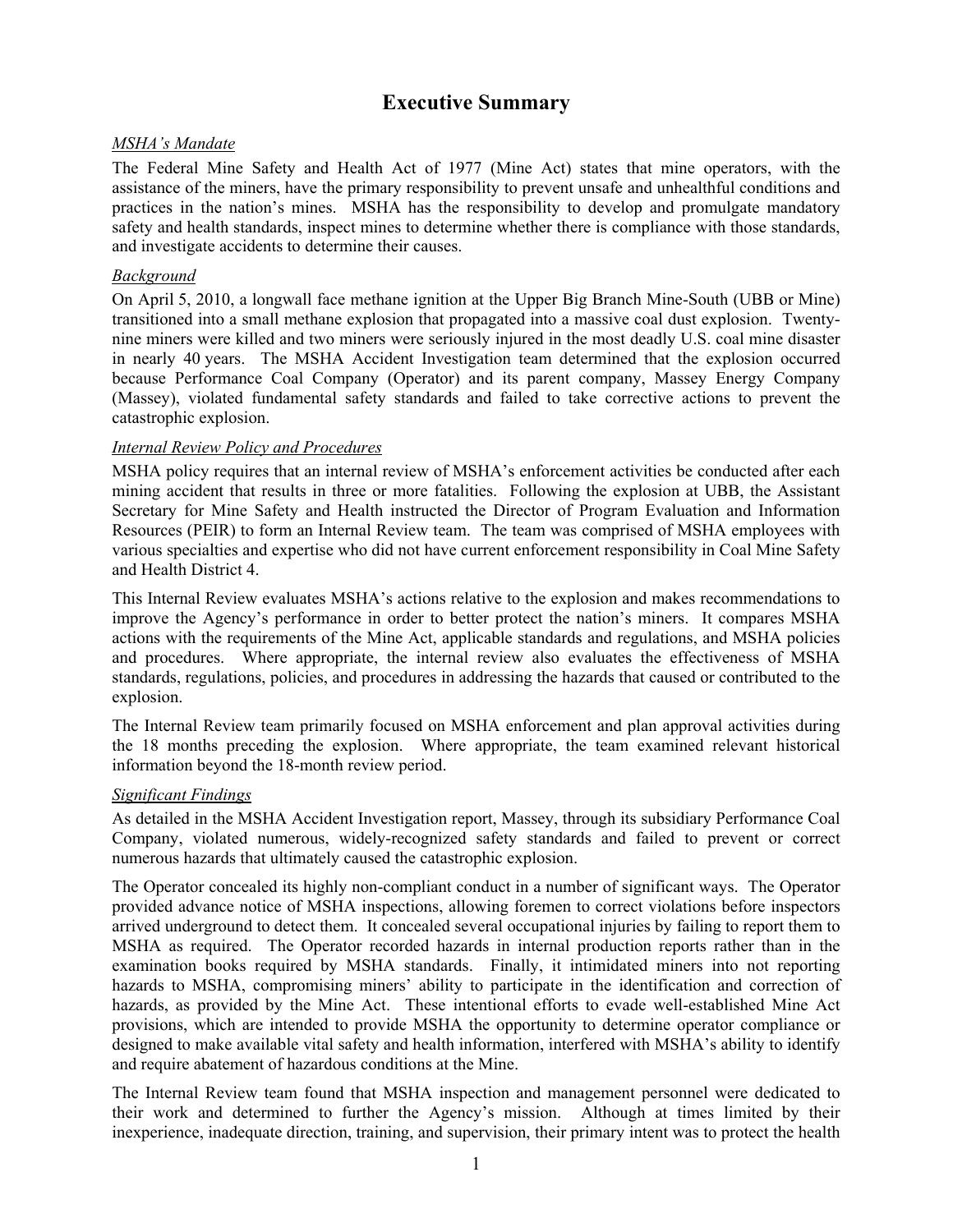and safety of miners. Nevertheless, the team identified instances where District 4 did not follow established policies and procedures when carrying out its responsibilities under the Mine Act at UBB. Each shortcoming is identified and discussed in the Internal Review report. Some of the deficiencies currently are being addressed or already have been addressed by the Agency. Where appropriate, this report includes recommendations to enhance MSHA's performance and better promote the safety and health of miners.

While the Internal Review team did not find evidence that the actions of District 4 personnel or inadequacies in MSHA safety and health standards, policies, or procedures caused the explosion, the team found several instances where enforcement efforts at UBB were compromised because MSHA and District 4 did not follow established Agency policies and procedures. The Internal Review team also found inspectors would have benefited if certain policies and procedures had been more clearly drafted and more effectively implemented. The following is an overview of the Internal Review team's significant findings.

- **Inspections –** During the review period, District 4 personnel conducted six regular inspections of UBB. Some portions of the Mine were not inspected during each of these inspections. However, the inspections generally were more complete toward the end of the review period. During the last regular inspection conducted before the explosion, areas not inspected included the Old No. 2 Section and the belt and return entries of Tailgate #22. The MSHA Accident Investigation team determined that the explosion propagated through these and other areas of the Mine. District 4 personnel inspected the longwall tailgate travelway on four occasions after the District Manager approved supplemental roof support requirements for this entry in December 2009. None of these enforcement personnel identified and cited the Operator's failure to install the required level of supplemental roof support in accordance with the approved roof control plan.
- **Use of Elevated Enforcement Tools –** The number and severity of enforcement actions taken by District 4 at UBB were among the highest in the nation. In fiscal year 2009, the Mine was issued more section 104(d) citations and orders than any other mine in the nation. This reflected the inspectors' diligent efforts at a highly non-compliant mine to issue citations and orders in accordance with their understanding of the law and MSHA directives. In the 18 months before the explosion, District 4 personnel identified and cited 684 violations at UBB, and MSHA proposed more than \$1.3 million in civil penalties for these violations. District 4 inspectors determined that 56 of the 684 violations were the result of the Operator's unwarrantable failure to comply with mandatory safety and health standards.

However, MSHA did not effectively use other available elevated enforcement tools. District 4 did not forward eight violations to headquarters for review to determine whether they should be recommended for assessment as "flagrant" violations, even though the violations met the objective criteria for headquarters review. Due to resource limitations, the District did not conduct section 110(c) special investigations in six appropriate situations to determine whether UBB management personnel knowingly violated mandatory standards. On one occasion, due to an error in the MSHA headquarters' computer screening application, UBB was not identified as a mine potentially subject to the Pattern of Violations provisions under section  $104(e)$  of the Mine Act.

 **Float Coal Dust and Rock Dust Sampling –** Inspectors did not identify deficiencies in the Operator's program for cleaning up accumulations of loose coal, coal dust, and float coal dust. They also did not recognize and cite coal dust accumulations in the tailgate entries of the 1 North Longwall and in some other areas identified in the MSHA Accident Investigation report. Inspectors did not effectively use the Operator's examination records to identify the extent of noncompliance with rock dust standards along belt conveyors and to ascertain the Operator's negligence in allowing those accumulations to go uncorrected.

MSHA inspectors did not sample mine dust to determine whether the Operator applied sufficient rock dust in a number of newly-mined areas because inspectors and supervisors continued to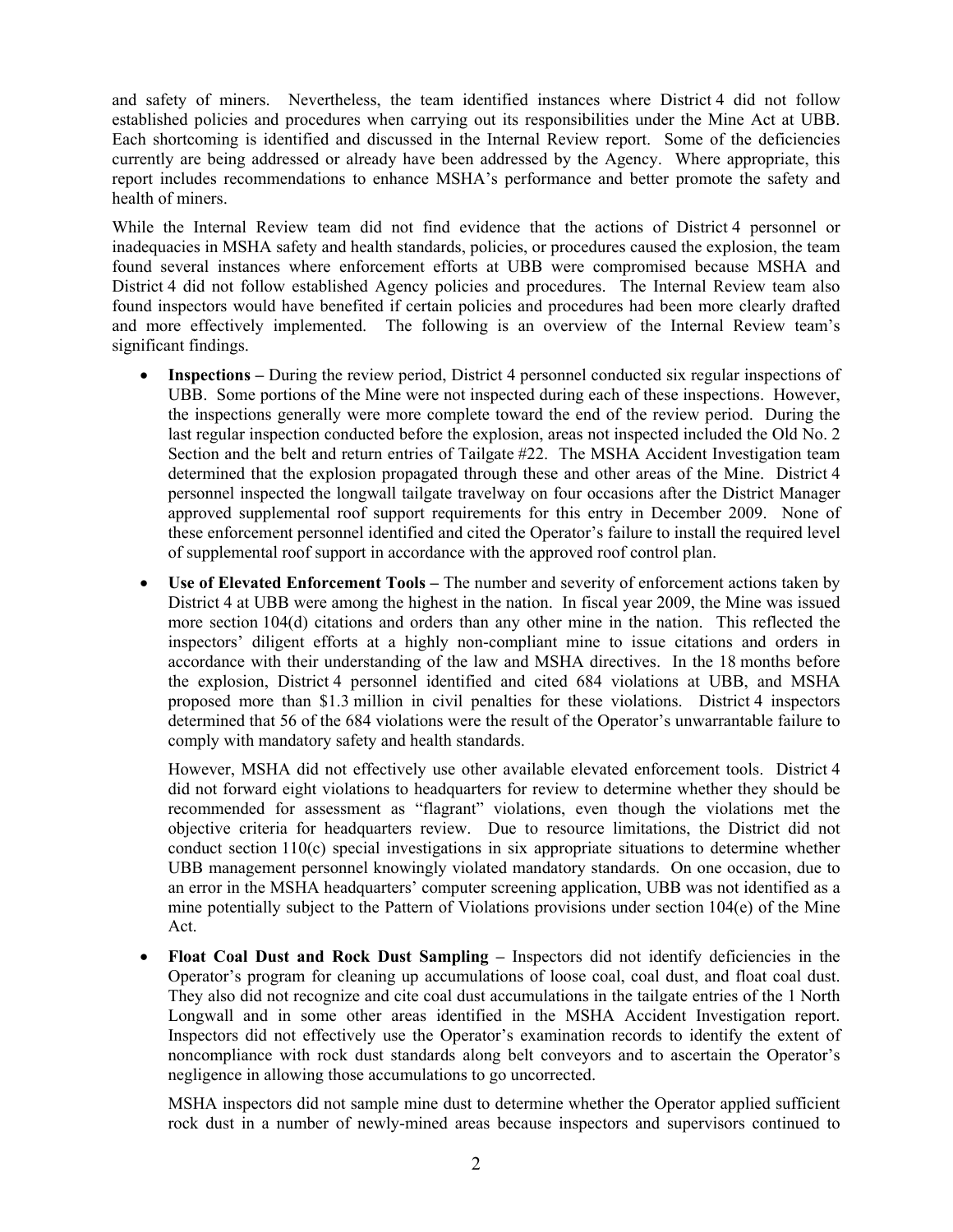follow superseded rock dust survey procedures. Inspectors did not collect spot samples to determine whether the Operator was maintaining the required incombustible content of mine dust in older portions of the Mine, including areas that previously were identified as too wet to sample. Some of these oversights occurred because MSHA procedures directed inspectors to visually evaluate the adequacy of rock dusting in outby areas rather than collect samples for analysis, a practice that studies have shown to be unreliable. Field office personnel also did not effectively track and re-inspect previously wet areas for sampling.

- **Mine Plans –** Massey engineers failed to develop sound mining plans, and it is apparent they depended on District 4 specialists to correct deficiencies in the plans they submitted to MSHA. The lack of planning and inadequate engineering identified in the MSHA Accident Investigation report were major reasons deficiencies existed in mining plans. While District specialists were able to identify numerous deficiencies in the Operator's submissions, some significant deficiencies were not identified.
	- o **Ventilation Plan**. The District 4 Ventilation Department reviewed two base plans and 75 ventilation plan supplements for UBB during the review period. Of these supplements, the District Manager ultimately approved 37 and denied 24. The remaining 14 had become obsolete, were acknowledged by MSHA, or were withdrawn by the Operator. There was no indication that the District unduly influenced the contents of the Operator's ventilation plans.

Due to his concerns regarding ventilation at the Mine, the District 4 Ventilation Department supervisor initiated a saturation inspection on March 9, 2010, to simultaneously evaluate the ventilation of the 1 North Longwall, Headgate #22, and Tailgate #22. He also contacted corporate management officials on March 16, 2010, to draw attention to ongoing ventilation problems at UBB that were not being addressed by mine management.

In 2004, MSHA's Directorate of Technical Support investigated a methane inundation related to floor cracks that developed along a defined geologic zone at UBB. In a followup report, Technical Support documented several methods to mitigate inundations that may occur in the future. However, the mine ventilation plan for UBB was not revised to include any of these methods to account for the documented potential for future methane inundations.

When a new base ventilation plan was submitted by the Operator in 2009, plan reviewers were not aware of the potential for methane inundations. The issue was not addressed in the ventilation plan in 2004; thus there were no provisions that could be carried over into the Operator's plan in effect at the time of the explosion. In addition, the Acting District Manager and Ventilation Department supervisor, who had knowledge of the earlier methane inundations, changed employment in the interim. This left the new District Manager and the new Ventilation Department supervisor without institutional knowledge of the 2004 event. Finally, the 2004 Technical Support reports documenting the inundation potential were not maintained, nor were they required to be maintained, in Ventilation Department files used as a reference by UBB ventilation plan reviewers.

o **Roof Control Plan**. The District 4 Roof Control Department reviewed one base plan and four roof control plan supplements during the review period. Of these, the District Manager ultimately approved three and denied two. The Internal Review team did not find any evidence that the District unduly influenced the contents of the Operator's roof control plans.

In reviewing the Operator's roof control plan, District 4 did not identify that the plan failed to provide the pillar stability necessary to maintain the air courses used to ventilate some areas of the Mine affected by the explosion. The plan submitted by the Operator did not provide calculations to demonstrate proposed pillars would provide adequate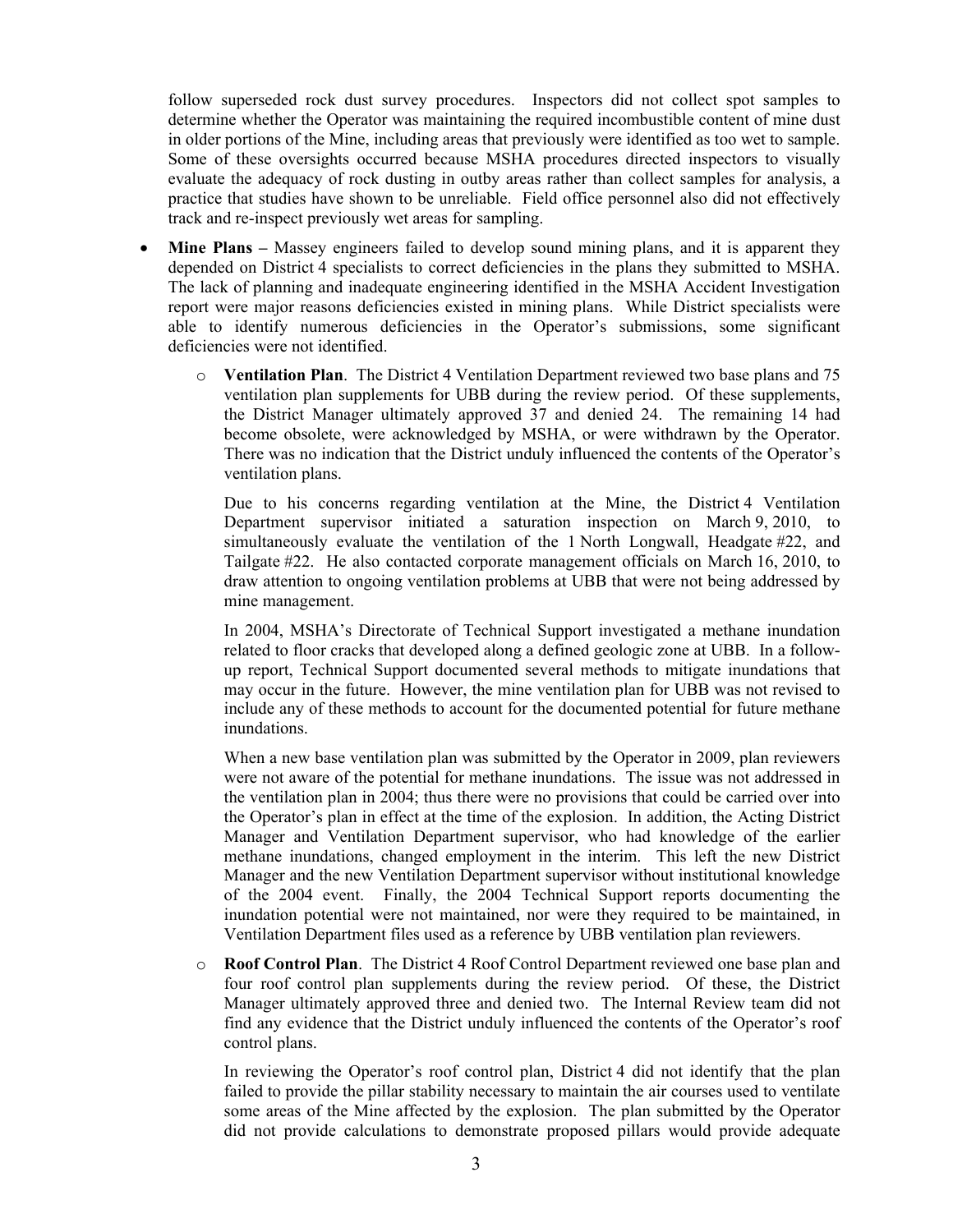stability. District 4 did not recognize and address this deficiency because they did not follow directions issued by the Administrator for Coal Mine Safety and Health (Administrator for Coal). This direction instructed the District to obtain coal pillar stability calculations from the Operator for mines such as UBB with complex and nontypical roof control plans. The memorandum also directed the District to review the Operator's coal pillar stability calculations for adequacy prior to approving the roof control plan. Instead, District 4 required the Operator to demonstrate its ability to perform the calculations, rather than requiring the Operator to provide actual calculations for review. The lack of resources contributed to the District 4 practice of using inspectors rather than specialists to conduct six-month roof control plan reviews for complex mines such as UBB, contrary to direction from the Administrator for Coal.

- **Review and Use of Mine Examination Records** District 4 personnel did not effectively review the Operator's examination record books. During the four months preceding the explosion, there were hundreds of entries recorded in examination records documenting the amount of time hazards existed without corrective actions. This information could have been used by inspectors to augment their inspection activities. Inspectors also did not always use the examination records when determining the Operator's negligence in allowing identified hazards to continue unabated. Finally, inspectors did not recognize and cite the Operator's failure to implement or record corrective actions taken to abate numerous hazards documented in the examination record books.
- **Respirable Dust** The Operator took advantage of MSHA procedures to avoid being subject to respirable dust standards reduced to concentrations below  $2.0 \text{ mg/m}^3$  due to the silica content of the Mine dust. District 4 permitted reduced standards for respirable coal mine dust to be reestablished at 2.0 mg/m<sup>3</sup> when the Operator simply changed Mechanized Mining Unit (MMU) designations by replacing the continuous mining machine. District 4 personnel also allowed the Operator to significantly delay corrective actions to reduce miners' exposures to unhealthful respirable dust concentrations after overexposures were identified.

#### *Underlying Causes*

The following is a list of factors that the Internal Review team believes led to many of the shortcomings identified by this review.

 **Resources –** In the years before the 2006 mine disasters, budgetary constraints beyond MSHA's control resulted in significant reductions in the inspection workforce that compromised the Agency's ability to perform its mission. With increased hiring in 2006, District 4 began to re-establish staffing levels. However, by the time of the explosion, the inspection and supervisory staff in District 4 had not fully regained the level of experience it had lost.

As a result of resource limitations, specialists and special investigators were assigned to assist in completing mandated regular inspections, rather than performing their prescribed duties. This limited the technical assistance and advice available to inspectors, exacerbating the problems related to an inexperienced inspection workforce at a complex mining operation like UBB.

- **Inspector Experience** Because of the reduction in staffing in the years before 2006, many experienced inspectors left MSHA and could not be replaced. As a result, newly-appointed authorized representatives, some of whom had not completed all of their entry-level training, were directed to mentor trainees and oversee their on-the-job training. Inspector inexperience was evident at UBB; all but one of the lead inspectors assigned to conduct regular inspections were hired by MSHA after the 2006 coal mine disasters. A newly-hired trainee needs approximately two years to complete classroom and on-the-job training to become a journeyman inspector. The most experienced lead inspector at UBB had 52 months of MSHA experience; the least experienced had 13 months.
- **Management Turnover** While the Agency timely sought to fill positions in accordance with established federal government procedures, vacancies in District 4 management positions were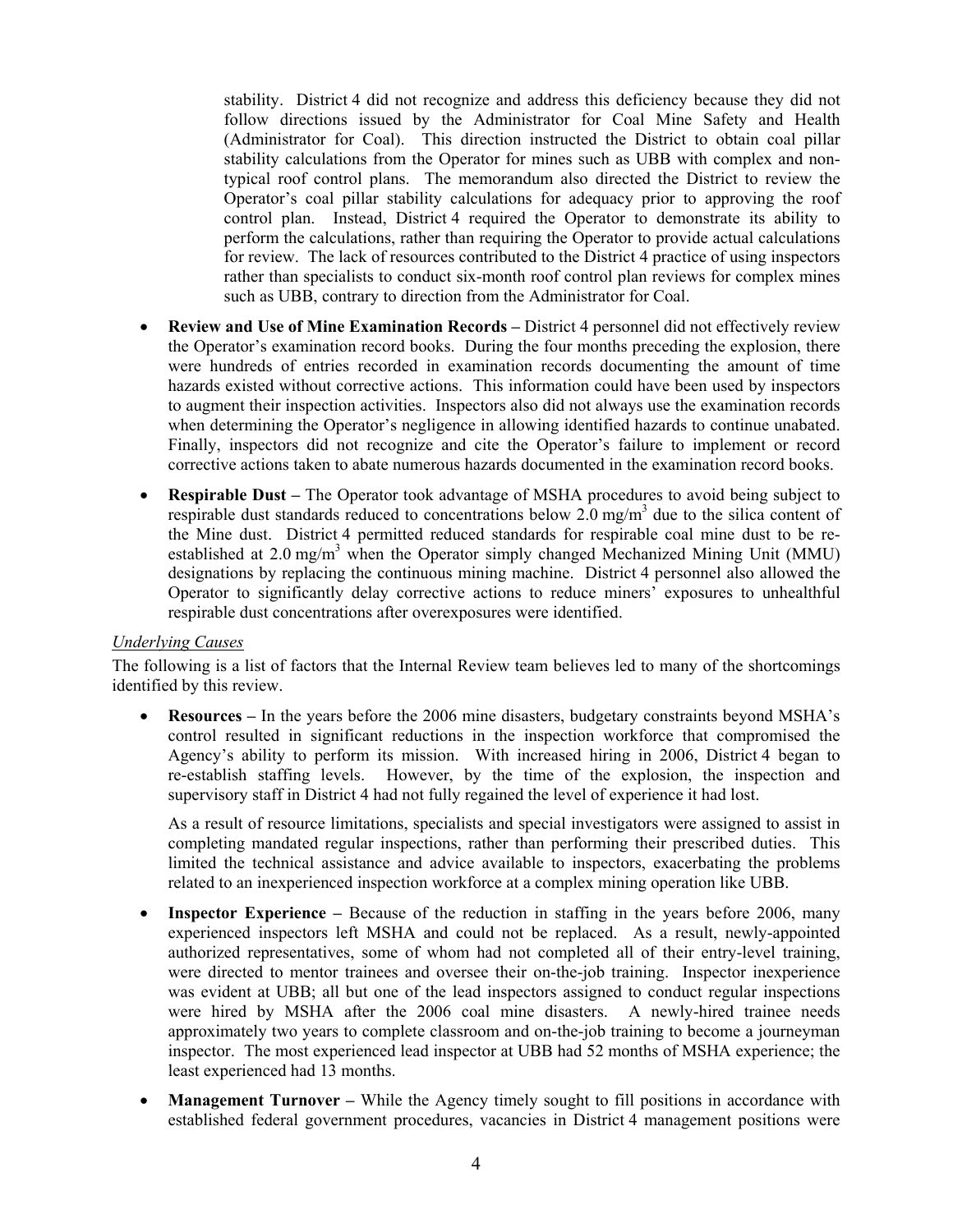not promptly filled. The repeated turnover in persons temporarily assigned to the district manager position between June 2003 and July 2004 and the resulting lack of continuity adversely affected some plan approval decisions during that time. As a result, District 4 did not require the Operator to upgrade its ventilation plan to incorporate Technical Support recommendations resulting from a 2004 investigation of a methane inundation on a UBB longwall section.

 **Supervisory and Managerial Oversight –** District 4 supervisors and managers did not provide adequate oversight of inspections and investigations. Supervisors did not adequately review UBB inspection reports and did not identify significant deficiencies or recognize that some portions of the Mine had not been inspected. The rotation of supervisors in the Mt. Hope field office, including untrained acting supervisors, contributed to the inadequate review of inspection reports. The supervisors and managers did not consistently use Agency oversight tools to identify shortcomings or correct sub-par performance.

In addition, technical departments would have benefited from more effective oversight. There were at least three instances where approved plans contained conflicting requirements due to a lack of coordination between District 4 plan review departments.

- **Directives –** MSHA did not consistently use the Agency Directives System to provide its employees with instructions and information necessary to effectively and efficiently implement program and mission-support activities. Furthermore, the volume of information in MSHA directives exceeds that which an employee could reasonably be expected to learn or retain. In some cases, enforcement personnel had to review multiple directives to find all policy and procedures relevant to a single subject. Some policies and procedures were issued directly to district managers and were not maintained in a manner that readily could be referenced by inspectors and specialists. District 4 inspectors, many of whom had limited MSHA experience, were not aware of or did not know where to locate all policies and procedures they were required to follow.
- **Training** On-the-job training for entry-level inspectors was inadequate, as entry-level trainees were not always required to demonstrate practical competencies in the field. Many District 4 journeyman inspectors did not receive the two-week retraining, implemented through a 1998 Assistant Secretary memorandum, due to the lack of resources necessary to complete mandated inspections. Acting supervisors in the Mt. Hope field office were not trained to perform their assigned duties. Permanently assigned supervisors in the Mt. Hope field office received only one week of training related to the core administrative duties of a field office supervisor and were not fully trained on the technical aspects of supervising coal mine inspectors.
- **Accountability Program –** MSHA's accountability programs and internal reviews have been successful in identifying deficiencies in the Agency's performance. However, the corrective actions MSHA has implemented have not been as successful in eliminating or preventing many of those deficiencies.
- **Use of Agency Data –** MSHA has an extensive set of enforcement, safety, and health data. The Internal Review team identified several instances where MSHA data could have been used more effectively to monitor and oversee MSHA enforcement programs at the national and district levels.

### *Corrective Actions*

Following the explosion, the Assistant Secretary and the Administrator for Coal initiated a number of corrective actions which address the Internal Review team's findings. Some of these corrective actions are highlighted below.

 MSHA issued an Emergency Temporary Standard, which became a final rule on June 21, 2011, that increased the minimum incombustible content of mine dust to at least 80% throughout a coal mine. MSHA also issued a Program Information Bulletin to provide important information regarding accumulation of combustible materials and rock dust requirements. It advised that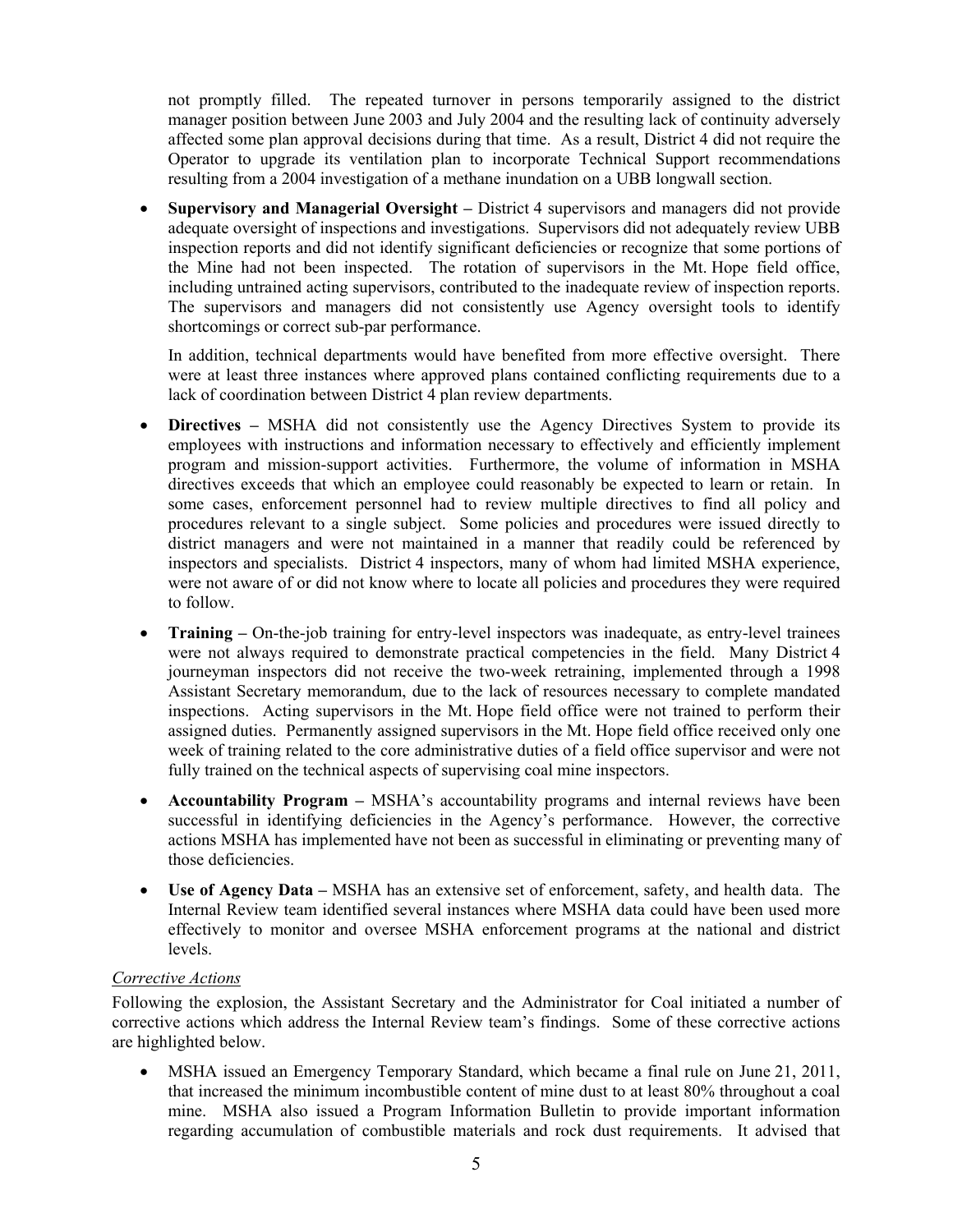areas downwind of belt transfers, the returns of active sections, the tailgates of longwalls, and the bleeder entries often require continuous rock dusting with bulk dusters, trickle dusters or highpressure rock dusting machines to maintain the required incombustible content levels and suppress float coal dust accumulations.

- MSHA has initiated rulemaking to better protect miner safety and health. One proposed rule would revise the Agency's existing regulations for pattern of violations at 30 CFR Part 104. Another proposed rule would address the continuing risk of miner exposure to respirable coal mine dust. A third proposed rule would require mine operators to examine and take corrective actions for violations of mandatory health or safety standards and to review quarterly with mine examiners all citations and orders issued in areas where examinations are required.
- MSHA divided District 4 into two separate districts in June 2011. The creation of the new District 12 doubled the number of specialist departments and will increase the number of specialists in the region when District 12 is fully staffed.
- The Assistant Secretary has directed appropriate staff to improve access to active MSHA directives, eliminate outdated directives, and update the *General Coal Mine Inspection Procedures and Inspection Tracking System* Handbook to remove outdated material and incorporate relevant procedural instructions and Coal Mine Safety and Health (CMS&H) memoranda.
- The Assistant Secretary directed the development of a training class for field office supervisors to instruct them in their responsibilities and the duties they must perform, including: Accompanied Activities, Field Activity Reviews, and reviews of inspector evaluations of gravity and negligence associated with cited violations.
- The Assistant Secretary issued an Administrative Policy Letter that established MSHA policies and procedures for continuing education of inspectors and specialists.
- MSHA has begun to implement a plan to provide the National Air and Dust Laboratory with updated computer systems and equipment to facilitate a laboratory information management system integrated into the MSHA database.
- MSHA provided inspectors with a tool on their laptop computers that automatically alerts them when a violation meets the criteria for headquarters' review as a potentially flagrant violation. MSHA also created a flagrant violation oversight report that allows supervisors and managers to identify potentially flagrant violations that have not been reviewed.
- MSHA strengthened its potential pattern of violations (PPOV) review process to hold mine operators to a higher standard. The Agency stiffened the requirements to achieve improvement goals and began monitoring each mine's violation history after the corrective action period. MSHA considers an operator's continued performance in later screenings and enhanced enforcement activities. MSHA also began auditing mines to determine whether they had failed to report injuries that would have affected their PPOV status. Mines that received PPOV notices in 2010 have shown considerable reductions in violation rates and lost-time injury rates since completing the PPOV process.

In addition, through a series of "impact inspections," MSHA has leveraged its authority at mines that merit increased attention and enforcement due to poor compliance histories or particular compliance concerns. As of December 31, 2011, MSHA has conducted 387 impact inspections, identifying and requiring correction of almost 7,700 violations. Impact inspections allow the Agency to immediately and comprehensively identify serious health and safety hazards with a team of experienced personnel and diminish operators' opportunities to hide violative conditions and practices through advance notice of inspection. Impact inspections address some issues that the Internal Review team identified as obstacles to the effective enforcement of the Mine Act at UBB.